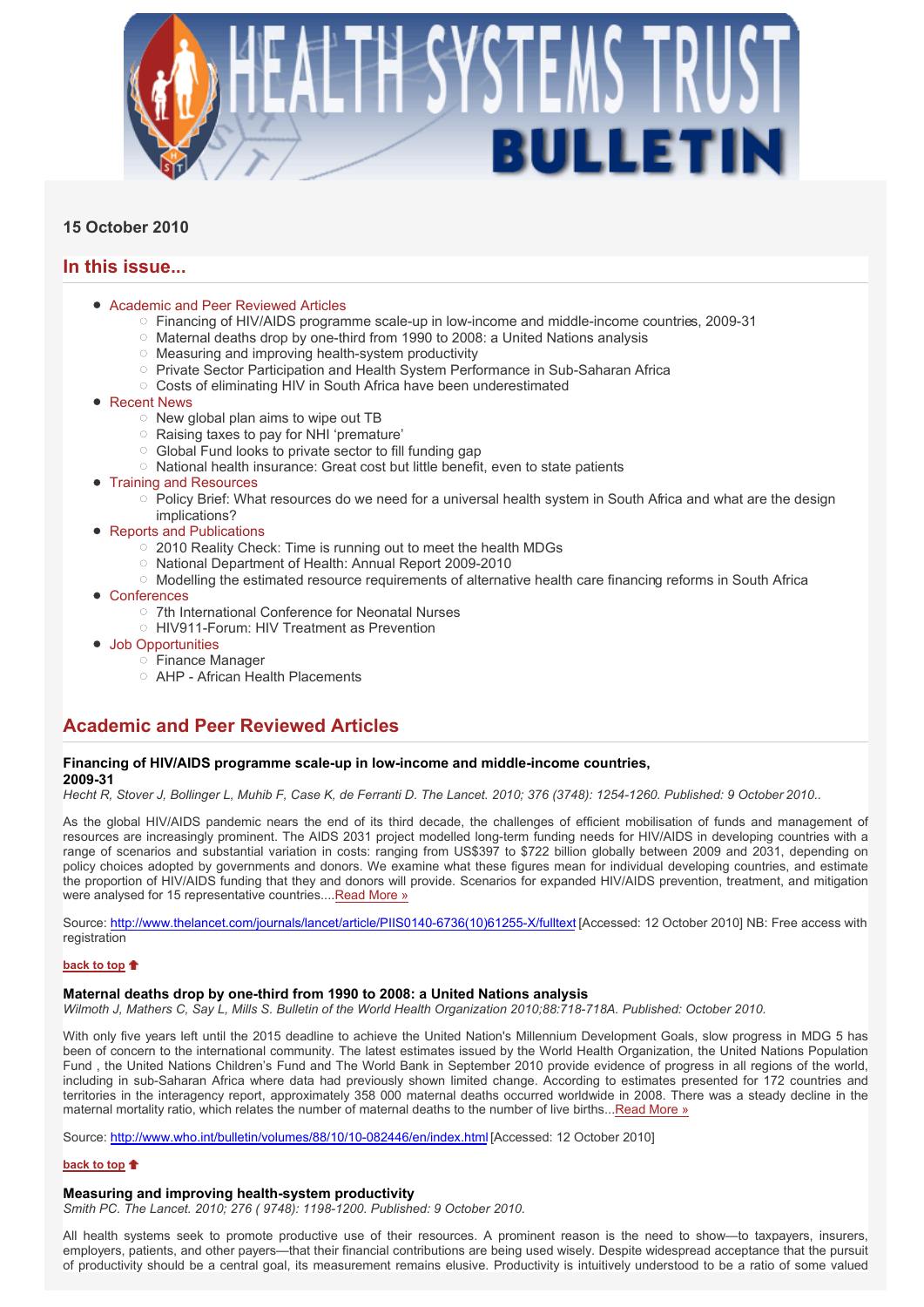output(s) to resources consumed. But making that notion operationally useful has proved challenging. There are well-established but partial measures of productivity (eg, unit costs). However, such measures rarely address all the needs of those interested in how well health-service resources are being used. They can be seriously misinterpreted and their uncritical use can lead to perverse incentives for providers....Read More »

Source: http://www.thelancet.com/journals/lancet/article/PIIS0140-6736(10)61547-4/fulltext [Accessed: 12 October 2010] NB: Free access with registration

### **back to top**

### **Private Sector Participation and Health System Performance in Sub-Saharan Africa**

*Yoong J, Burger N, Spreng C, Sood N. PLoS ONE 5 (10): e13243. Published: 7 October 2010.* 

The role of the private health sector in developing countries remains a much-debated and contentious issue. Critics argue that the high prices charged in the private sector limits the use of health care among the poorest, consequently reducing access and equity in the use of health care. Supporters argue that increased private sector participation might improve access and equity by bringing in much needed resources for health care and by allowing governments to increase focus on underserved populations. However, little empirical exists for or against either side of this debate....Read More »

Source: http://www.plosone.org/article/info%3Adoi%2F10.1371%2Fjournal.pone.0013243 [Accessed: 12 October 2010]

#### **back to top**

### **Costs of eliminating HIV in South Africa have been underestimated**

*Wagner B, Blower S. The Lancet. Volume: 376. Published: 18 September 2010.* 

In 2009, Reuben Granich and colleagues reported, on the basis of a modelling study, that HIV could be eliminated in South Africa by use of a universal "test and treat" strategy. The utility, feasibility, and potential effectiveness of this strategy have been extensively discussed. However, little attention has been paid to estimates of the cost of the proposed strategy, and whether these estimates include all costs or just the cost of treatment....Read More »

Source: http://download.thelancet.com/pdfs/journals/lancet/PIIS0140673610614420.pdf [Accessed: 12 October 2010]

**back to top**

## **Recent News**

## **New global plan aims to wipe out TB**

*Plus News. 14 October 2010.*

A new roadmap for curbing the global epidemic of tuberculosis aims to save five million lives between 2011 and 2015 and eliminate TB as a public health problem by 2050 but comes with a price tag of US\$47 billion, nearly half of which must still be found. The Global Plan to Stop TB 2011-2015 developed by the World Health Organization's Stop TB Partnership builds on progress towards goals laid out in a 2006 plan to halve TB prevalence and death rates by 2015 and scale up TB diagnosis, treatment and care, but adds essential research targets including the development of faster methods to test and treat TB and to prevent it through an effective vaccine... Read More »

Source: http://www.plusnews.org/Report.aspx?ReportId=90767

### **back to top**

## **Raising taxes to pay for NHI 'premature'**

*Business Day. Published: 6 October 2010.*

Before the government considers raising taxes to pay for national health insurance, it should meet its own promise to allocate 15% of its budget to health in line with the Abuja target, according to University of Cape Town health economist Prof Di McIntyre. The government also needed to improve public health facilities and win the trust of the public before increasing the tax burden, she said... Read More »

Source: http://www.businessday.co.za/articles/Content.aspx?id=122879 [Accessed: 12 October 2010]

### **back to top**

### **Global Fund looks to private sector to fill funding gap**

*Plus News. Published: 14 October 2010.*

With its coffers running at least US\$1 billion short, the Global Fund to Fight AIDS, Tuberculosis and Malaria is looking to the private sector to fill the funding gap. Members of the Fund's board and secretariat said private sector contributions had become increasingly important as its historic donors – governments – were shying away from fully funding the global health financing mechanism....Read More »

Source: http://www.plusnews.org/Report.aspx?ReportId=90765 [Accessed: 15 October 2010]]

#### **back to top**

### **National health insurance: Great cost but little benefit, even to state patients**

*Business Day. Published: 15 October 2010.*

Recent pronouncements on the estimated costs of implementing a national health insurance scheme for SA have again sparked debate about whether the country can afford such a system. The NHI promises universal coverage to all citizens, implying that everyone will have free access to quality care. Preliminary cost estimates from the African National Congress's NHI costing subcommittee, released during the ANC's national general council in Durban, seem fairly benign, with an additional funding requirement for the health budget of R11bn by 2012...Read More »

Source: http://www.businessday.co.za/articles/Content.aspx?id=123888 [Accessed: 15 October 2010]

### **back to top**

## **Training and Resources**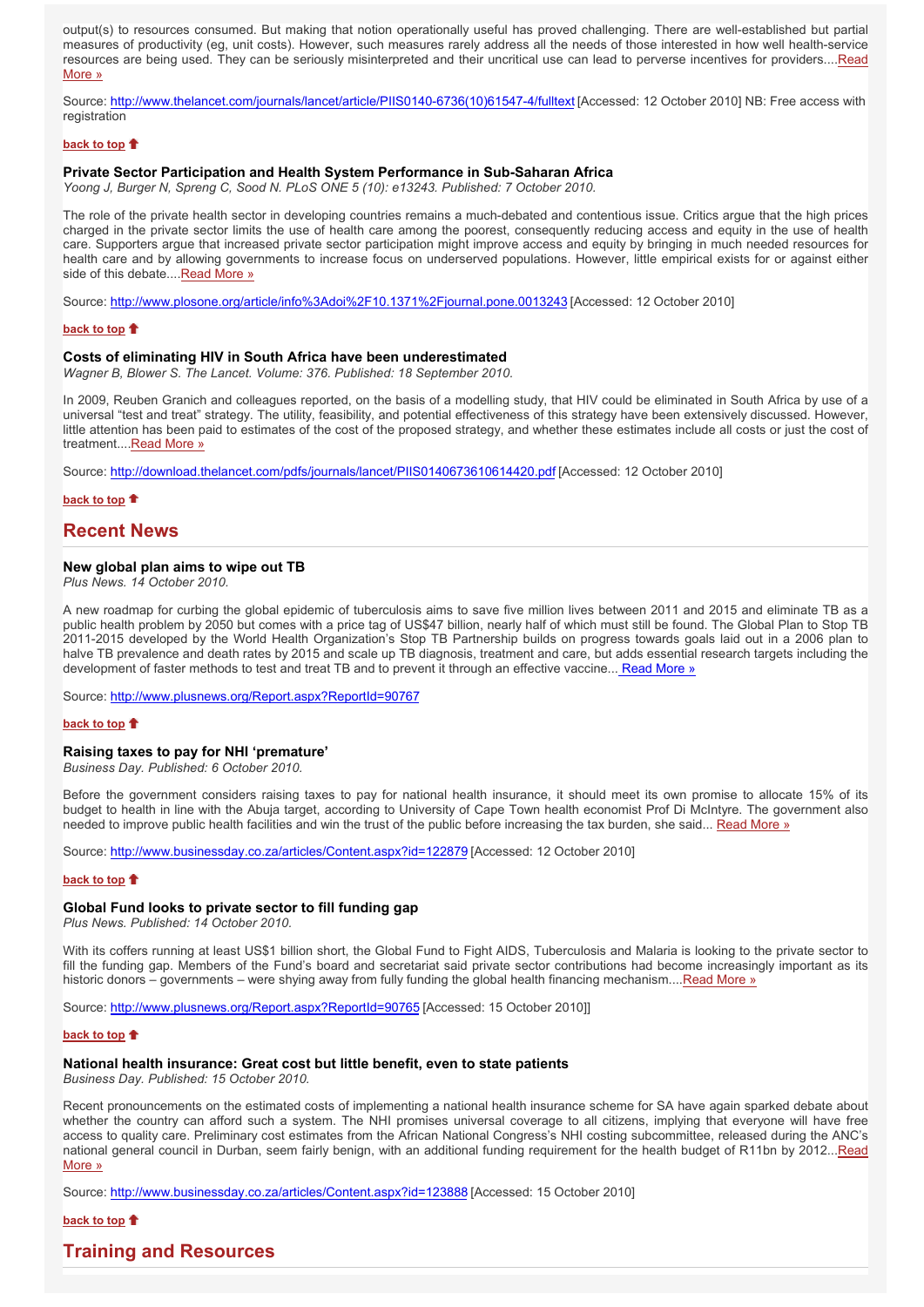## **Policy Brief: What resources do we need for a universal health system in South Africa and what are the design implications?**

*Di McIntyre. Health Economics Unit, UCT.*

In this brief, the findings in relation to moving to a universal health system are presented. A universal health system is one that provides financial protection from the costs of health care and access to needed health care for all South Africans. The brief indicates the likely resource requirements for a universal health system and looks at the implications for tax revenue requirements. It also highlights what system design features are critical to ensure an affordable and sustainable health system.

Source:

http://uct-heu.s3.amazonaws.com/wp-content/uploads/2010/10/SHIELD-Policy-Brief-1\_Resources-and-design-of-a-universal-health-system.pdf

**back to top**  $\uparrow$ 

# **Reports and Publications**

## **2010 Reality Check: Time is running out to meet the health MDGs**

*Action for Global Health*

Ten years ago the world's leaders promised to take action to reduce the number of children dying before their fifth birthday, lower the numbers of women dying in childbirth and bring the spread of HIV/AIDS, malaria and TB to a stop - by 2015. With only five years left to go to meet the health Millennium Development Goals (MDGs), the situation is hardly any better today than it was then...Click Here for Full Report »

Source: http://213.179.128.120/domain\_actionforglobalhealth.eu/fileadmin/user\_upload/\_temp\_/Action\_Aid\_\_WEBLORES\_.pdf [Approximately: 3165 KB]

### **back to top**

## **National Department of Health: Annual Report 2009-2010**

*National Department of Health, South Africa.*

Some of the core values treasured by the democratic government of South Africa are accountability and transparency. Through this Annual Report, the National Department of Health accounts to Parliament and to the people of South Africa for its performance on the Strategic Plan for 2009/10–2011/12 during the financial year 2009/10. The overarching policy framework of the National DoH during 2009/10 was the 10 Point Plan of the health sector. The NHC also continued to monitor the performance of the health system at all levels, and to act swiftly to address deviations from nationally adopted policies....Click Here for Full Report »

Source: http://www.doh.gov.za/docs/report10-f.html

### **back to top**

# **Modelling the estimated resource requirements of alternative health care financing reforms in South Africa**

*Di McIntyre. Health Economics Unit, UCT.*

The purpose of this report is to try to present models that could be helpful in assessing alternative health care financing reforms in South Africa. It is part of an ongoing research project that has critically evaluated equity in the existing health system and alternative options for the possible future development of health care financing mechanisms. The models draw on international best practice for making 'high-level' estimates of the likely resource implications of substantial health financing system changes. In particular, the models are based on the International Labour Organisation's approach of projecting future changes in the size and age/sex composition of the population, utilisation rates for different categories of health services for each demographic group and the unit cost of different health services....Click Here for Full Report »

Source: http://uct-heu.s3.amazonaws.com/wp-content/uploads/2010/10/SHIELD-Modelling-report-final.pdf (Approximately 573 KB)

## **back to top**

## **Conferences**

## **7th International Conference for Neonatal Nurses**

*24-27th October 2010. ICC, Durban, South Africa URL: http://nnasa.org.za/2010/welcome.php*

Our theme "Excellence against all odds – Researching solutions for global challenges" reflects the aim of all neonatal nurses to constantly give of their best in their pursuit of excellence in patient care. The conference will support this by offering pre-conference skills workshops and a comprehensive scientific progamme of local and international presenters who will equip delegates with knowledge of the latest research and practice to facilitate the implementation of evidence-based neonatal care.

### **back to top**

### **HIV911-Forum: HIV Treatment as Prevention**

*26 October 2010. Seminar Room, MRC Building, 491 Peter Mokaba Road (Ridge Road), Durban* 

Dr. Shay Ganesh's presentation will cover: novel approaches to HIV Prevention; the concept of Post-Exposure Prophylaxis as an HIV prevention method and current community/programmatic challenges within HIV prevention strategies.

For more information contact: Stewart Kilburn Phone: +27 (0)31 260 3331 E-mail: stewartk@hiv911.org.za

**back to top**

# **Job Opportunities**

**Finance Manager**